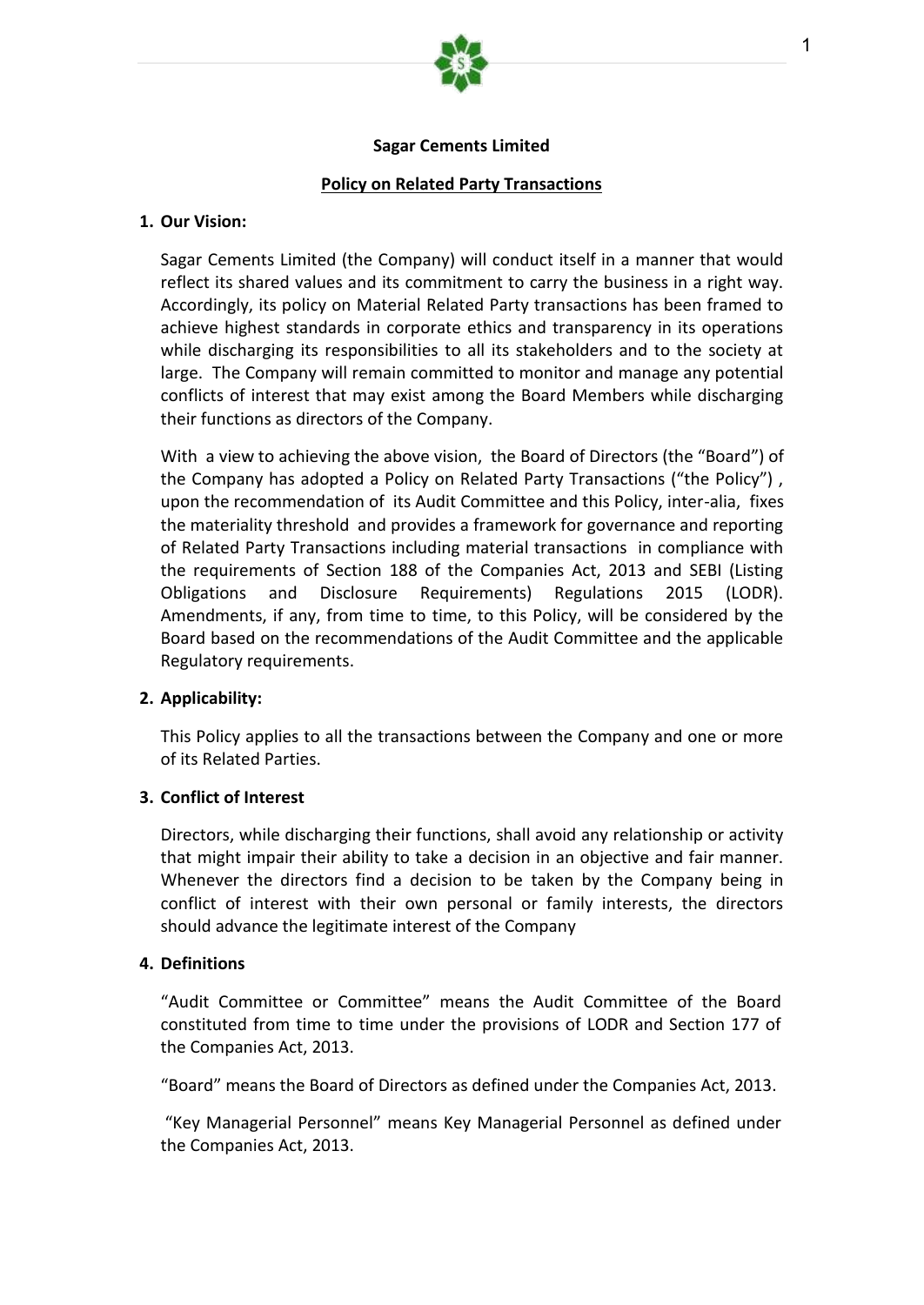

"Material Related Party Transaction" means a Related Party Transaction which individually or taken together with previous transactions during a financial year, exceeds ten percent of the annual consolidated turnover of the Company as per the last audited financial statements of the Company, subject to such limit as may be prescribed for the purpose from time to time either in the Companies Act, 2013 or in the LODR.

**"Notwithstanding the above, a transaction involving payments made to a related party with respect to brand usage or royalty shall be considered material if the transaction(s) to be entered into individually or taken together with previous transactions during a financial year, exceed two percent of the annual consolidated turnover of the listed entity as per the last audited financial statements of the listed entity."**

"Related Party" means a related party as defined in the Companies Act, 2013 read with LODR as amended from time to time.

"Related Party Transaction" means any transaction between the Company and one or more of its Related Parties for transfer of resources, services or obligations, regardless of whether a price is charged or not and includes –

- a. Sale, purchase or supply of any goods or materials;
- b. Selling or otherwise disposing of, or buying property of any kind;
- c. Leasing of property of any kind;
- d. Availing or rendering of any services;
- e. Appointment of any agent for the purchase or sale of goods, materials, services or property;
- f. Such related party's appointment to any office or place of profit in the Company, its subsidiary Company or associate Company;
- g. Underwriting the subscription of any securities or derivatives thereof, of the Company;

"Relative" means a relative as defined under the Companies Act, 2013 and includes anyone who is related in any of the following manner –

- a. Members of a Hindu undivided family;
- b. Husband and wife;
- c. Father (including step-father);
- d. Mother (including step-mother);
- e. Son (including step-son);
- f. Son's wife;
- g. Daughter;
- h. Daughter's husband;
- i. Brother (including step-brother); or
- j. Sister (including step-sister).

"Transaction" with a related party shall be construed to include a single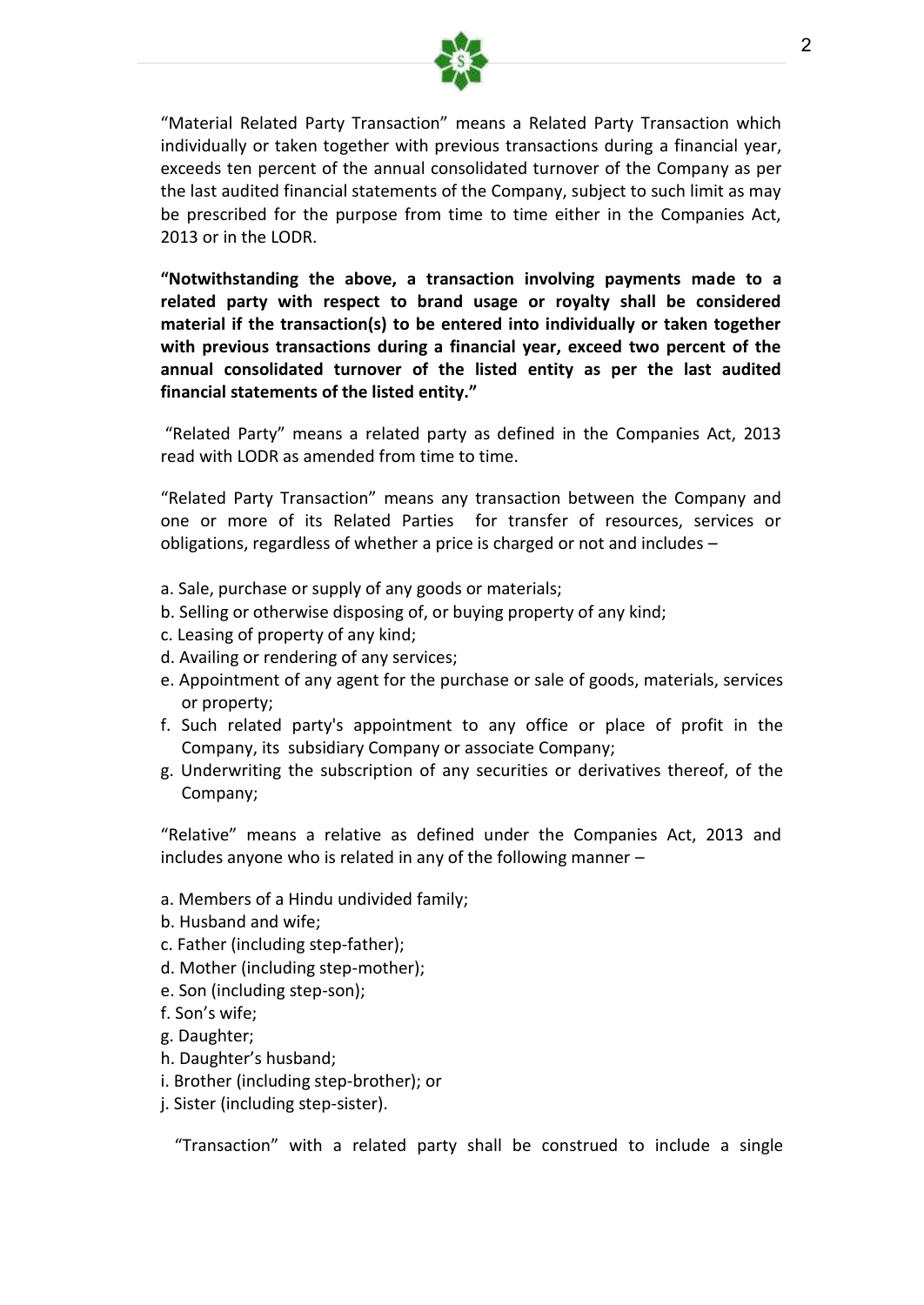

transaction or a group of transactions.

The terms Director, Chief Financial Officer, Company Secretary, shall have the same meaning as assigned under the Companies Act, 2013.

# **5. Policy**

The Audit Committee shall review and approve all Related Party Transactions based on this Policy. All proposed Related Party Transactions must be reported to the Audit Committee for prior approval by the Committee in accordance with this Policy. In the case of frequent / regular / repetitive transactions which are in the normal course of business of the Company, the Committee may grant standing pre –approval / omnibus approval, details whereof are given in a separate section of this Policy.

In exceptional cases, where a prior approval is not taken due to an inadvertent omission or due to unforeseen circumstances, the Committee may ratify the transactions in accordance with this Policy.

# **5.1 Identification of Related Party Transactions**

Every Director and Key Managerial Personnel will be responsible for providing a declaration in the format as per Annexure 1 containing the following information to the Company Secretary on an annual basis:

- 1. Names of his / her Relatives;
- 2. Partnership firms in which he / she or his / her Relative is a partner;
- 3. Private Companies in which he / she is a member or Director;
- 4. Public Companies in which he / she is a Director and holds along with his/her Relatives more than 2% of paid up share capital;
- 5. Any Body Corporate whose Board of Directors, Managing Director or Manager is accustomed to act in accordance with his / her advice, directions or instructions; and
- 6. Persons on whose advice, directions or instructions, he / she is accustomed to act (other than the advice, directions or instructions obtained from a person in professional capacity).

Every Director and the Key Managerial Personnel will also be responsible to update the Company Secretary of any changes in the above relationships, directorships, holdings, interests and / or controls immediately on his / her becoming aware of such changes.

The Company Secretary shall be responsible to maintain an updated database of information pertaining to Related Parties reflecting details of –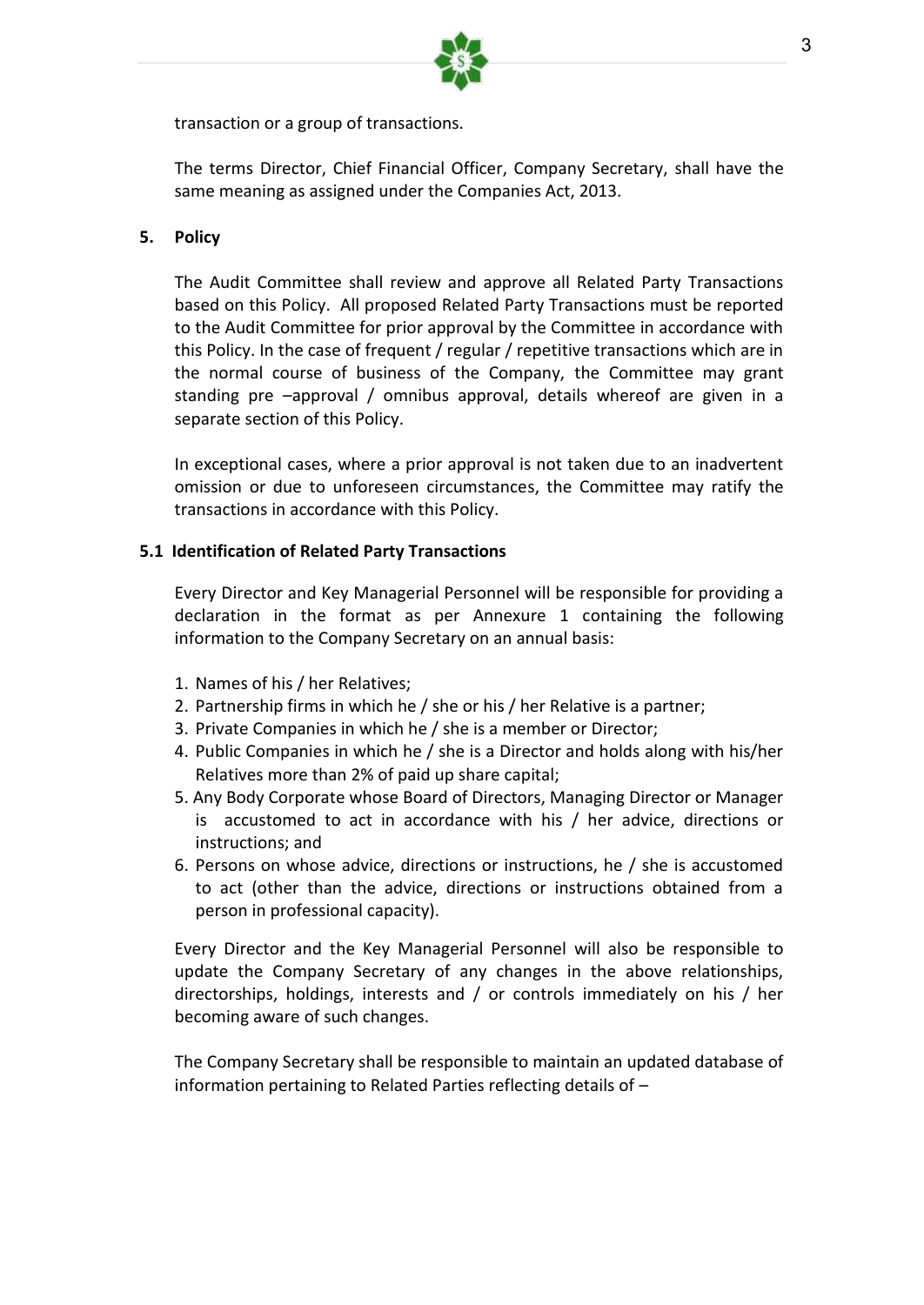- 1. All Directors and Key Managerial Personnel;
- 2. All individuals, partnership firms, companies and other persons as declared and updated by Directors and Key Managerial Personnel;
- 3. Company's holding company, subsidiary companies and associate companies;
- 4. Subsidiaries of holding company;
- 5. Director or Key Managerial Personnel of the holding company or their Relatives; and
- 6. Any other entity which is a Related Party as defined under Section 2(76) of the Companies Act, 2013 read with LODR or the relevant Accounting Standard, as the case may be.

Every Director, Key Managerial Personnel, Functional /Departmental head / Chief Financial Officer will be responsible for providing prior Notice to the Company Secretary of any potential Related Party Transaction. They will also be responsible for providing additional information about the transaction that the Board / Committee may request, for being placed before the Committee and the Board.

The suggested details and list of records and supporting documents which are required to be provided along with the Notice of the proposed transaction are provided in Annexure 2 to this Policy.

The Company Secretary in consultation with the Chief Financial Officer may refer any potential related party transaction to any external legal/transfer pricing expert and the outcome or opinion of such exercise shall be brought to the notice of the Audit Committee. Based on this Notice, the Company Secretary will take it up for necessary approvals under this Policy.

## **5.2 Review and Approval of Related Party Transaction**

All Related Party Transactions shall be subject to the prior approval of the Audit Committee whether at a meeting or by resolution by circulation or through electronic mode. A member of the Committee having has a potential interest in any Related Party Transaction will not remain present at the meeting or will abstain from discussion and voting on such Related Party Transaction and shall not be counted in determining the presence of a quorum when such Transaction is considered.

## **5.2.1 Consideration by the Committee In Approving The Proposed Transactions**

While considering any transaction, the Committee shall take into account all relevant facts and circumstances including the terms of the transaction, the business purpose of the transaction, the benefits to the Company and to the Related Party, and any other relevant matters.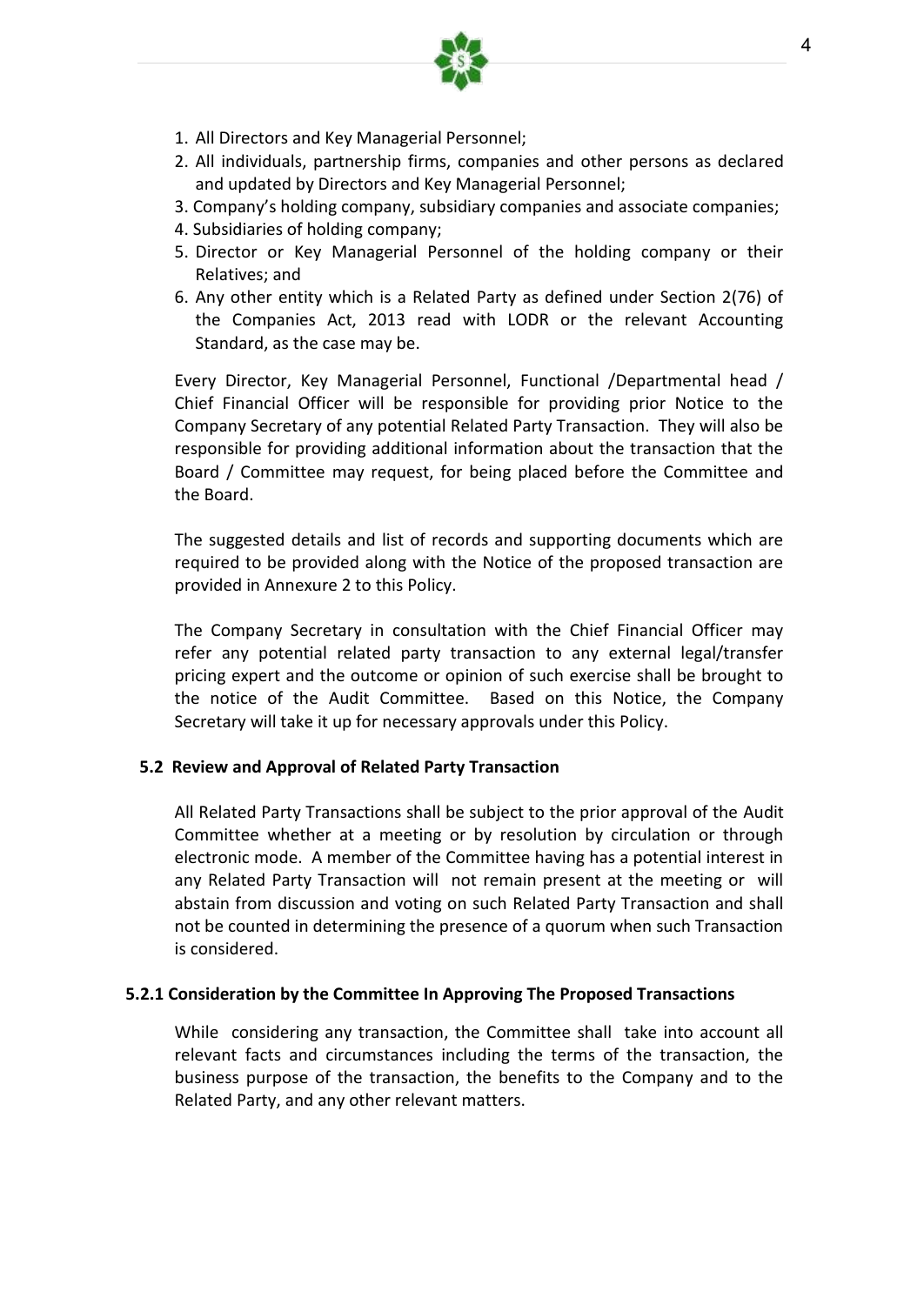

Prior to the approval, the Committee shall, *inter-alia*, consider the following factors to the extent relevant to the transaction:

- a. Whether the terms of the Related Party Transaction are in the ordinary course of the Company's business and are on an arm's length basis;
- b. The business reasons for the Company to enter into the Related Party Transaction and the nature of alternative transactions, if any;
- c. Whether the Related Party Transaction includes any potential reputational risks that may arise as a result of or in connection with the proposed Transaction; and
- d. Whether the Related Party Transaction would affect the independence or would present a conflict of interest for any Director or Key Managerial Personnel of the Company, taking into account the size of the transaction, the overall financial position of the Director, Key Managerial Personnel or other Related Party, the direct or indirect nature of the Director's interest, Key Managerial Personnel's or other Related Party's interest in the transaction and the ongoing nature of any proposed relationship and any other factors the Committee may deem relevant.

While considering the arm's length nature of the transaction, the Committee shall take into account the facts and circumstances as applicable at the time of entering into the transaction with the Related Party

## 5**.2.2 Approval by Circular Resolution of The Committee**

In the event the Company Management determines that it is impractical or undesirable to wait for a meeting of the Committee to be convened to enter into a Related Party Transaction, such transaction may be approved by the Committee by way of circular resolution in accordance with this Policy and statutory provisions for the time being in force. Any such approval must be ratified by the Committee at its next scheduled meeting.

## **5.2.3 Approval by the Board**

If the Committee determines that a Related Party Transaction should be brought before the Board, or if the Board in any case elects to review any such matter or it is mandatory under any law for the Board to approve the Related Party Transaction, then the Board shall consider and approve the Related Party Transaction at a meeting and the considerations set forth above shall apply to the Board's review and approval of the matter, with such modification as may be necessary or appropriate under the circumstances.

## **5.2.4 Standing Pre-Approval / Omnibus Approval by the Committee**

In the case of frequent / regular / repetitive transactions which are in the normal course of business of the Company, the Committee may grant standing pre-approval / omnibus approval. While granting its approval, the Audit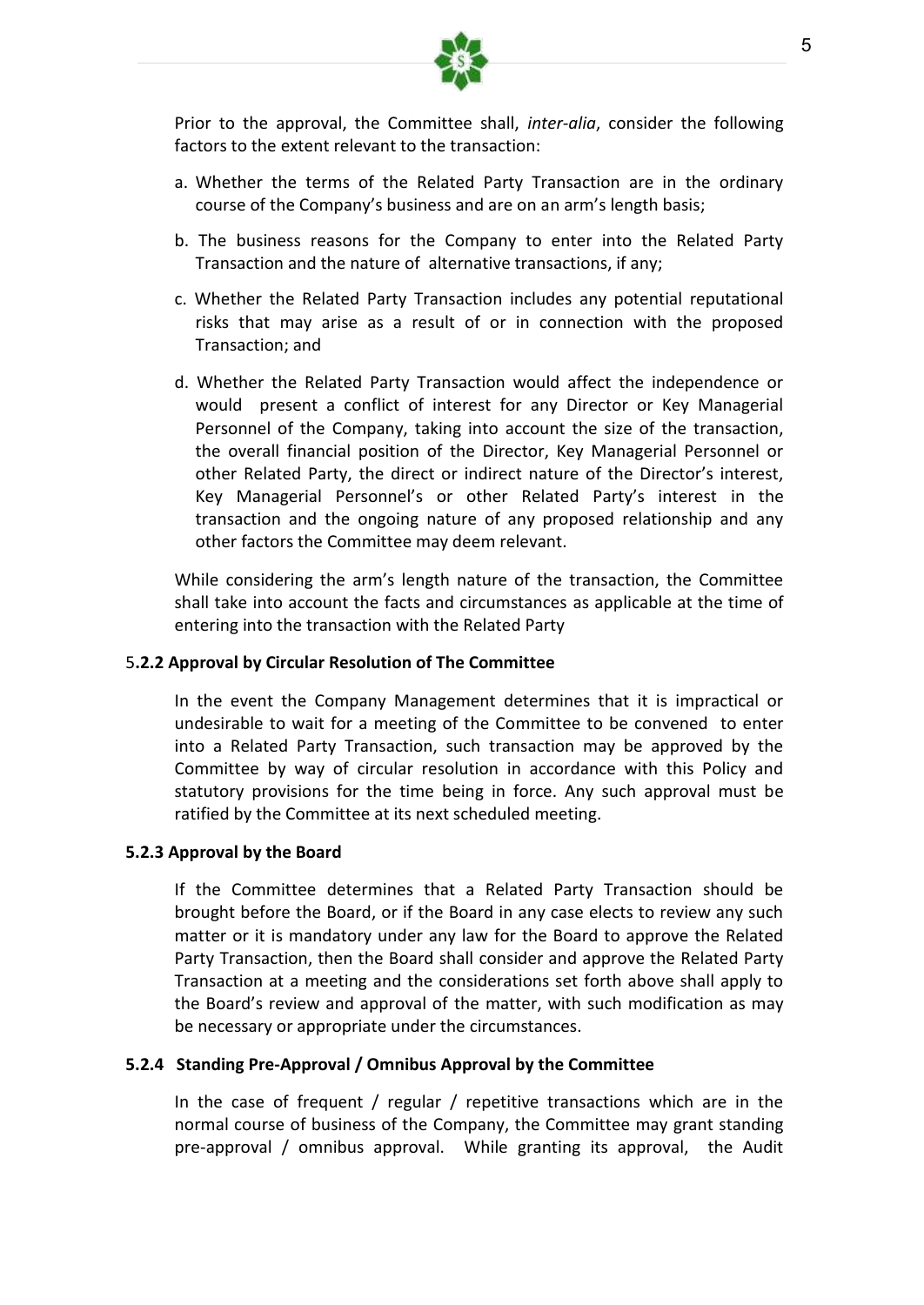

Committee shall satisfy itself of the need for such omnibus approval and that same is in the interest of the Company. The omnibus approval shall specify the following:

- a. Name of the related party
- b. Nature of the transaction
- c. Period of the transaction
- d. Maximum amount of the transactions that can be entered into
- e. Indicative base price / current contracted price and formula for variation in price, if any .
- f. Such other conditions as the Audit Committee may deem fit.

Such transactions will be deemed to be pre-approved and may not require any further approval of the Audit Committee for each specific transaction unless the price, value or material terms of the contract or arrangement have been varied / amended. Any proposed variations / amendments to these factors shall require a prior approval of the Committee.

Further, where the need of the related party transaction cannot be foreseen and all prescribed details are not available, Committee may grant omnibus approval subject to the value per transaction not exceeding Rs.1,00,00,000/- (Rupees One Crore only). The details of such transaction shall be reported at the next meeting of the Audit Committee for ratification. Further, the Committee shall on an annual basis review and assess such transactions including the limits to ensure that they are in compliance with this Policy. The omnibus approval shall be valid for a period of one year and fresh approval shall be obtained after the expiry of one year.

## **5.2.5 Shareholders' Approval of Material Related Party Transactions**

All material related party transactions and their approvals wherever required, shall be in compliance with the applicable provisions/regulations of the Companies Act 2013 and SEBI (Listing Obligations and Requirements) Regulations 2015 as may be amended from time to time.

# **5.3 Disclosure and Reporting of Related Party Transactions**

Every Related Party Transaction entered into by the Company shall be referred to in the Board's report to the shareholders along with justification for entering into such transaction. The Company Secretary and the Chief Financial Officer shall be responsible for such disclosure. The Company Secretary shall also make necessary entries in the Register of Contracts required to be maintained under the Companies Act, 2013.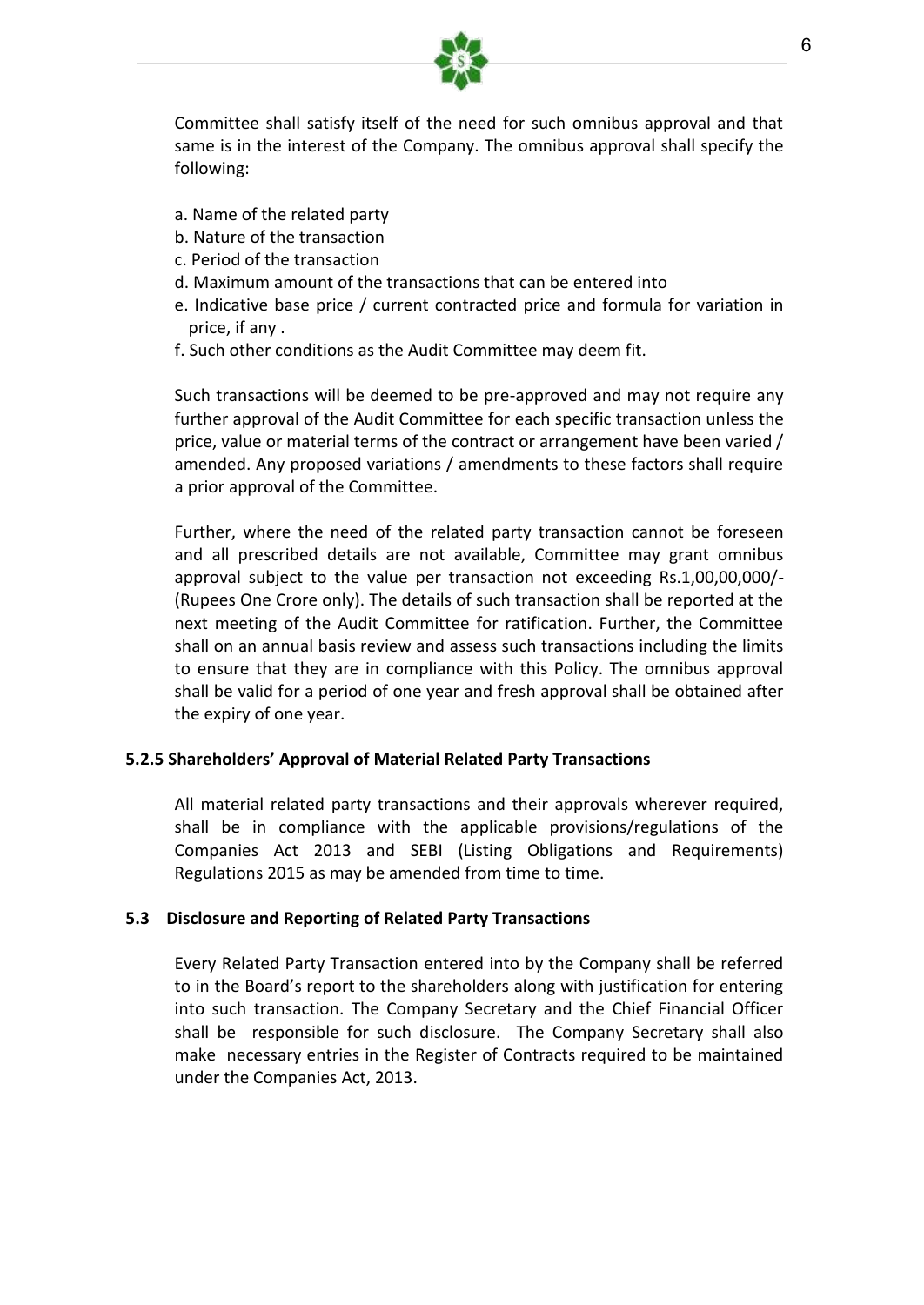

# **6. Scope Limitation**

In the event of any conflict between the provisions of this Policy and of the LODR / Companies Act, 2013 or any other statutory enactments, rules, the provisions of such LODR / Companies Act, 2013 or any other statutory enactments, rules shall prevail over this Policy.

# **7. Dissemination Of Policy**

This Policy or the important provisions there of shall be disseminated to all functional and operational employees and other concerned persons of the Company and shall be hosted on the website of the Company and web link thereto shall be provided in the annual report of the Company.